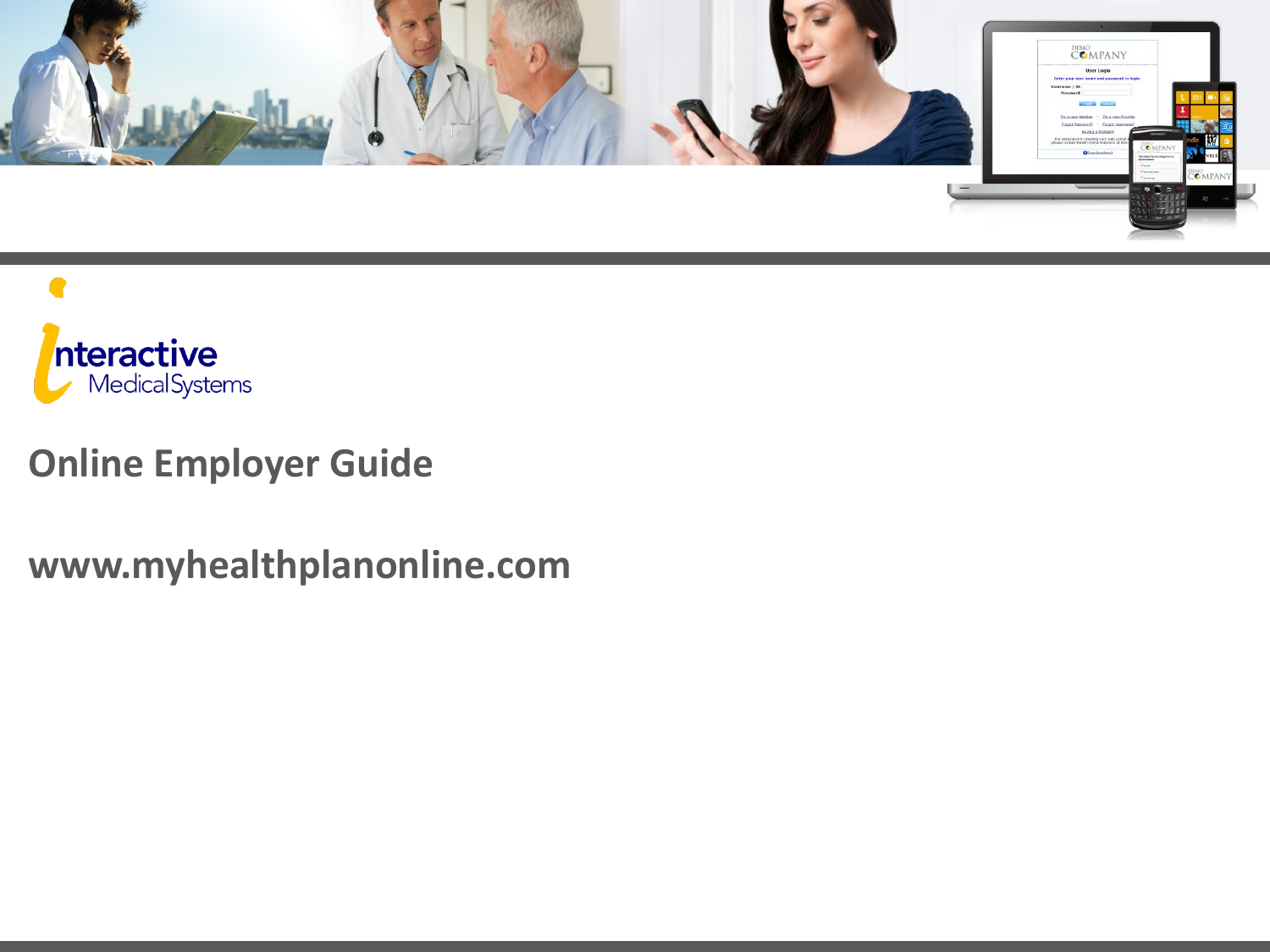

## Portal Login

#### **The IMS Portal is available to:**

- Maintain Eligibility
- View Plan Documents
- Print or Order ID Cards

## Login to [www.myhealthplanonline.com](http://www.myhealthplanonline.com/)

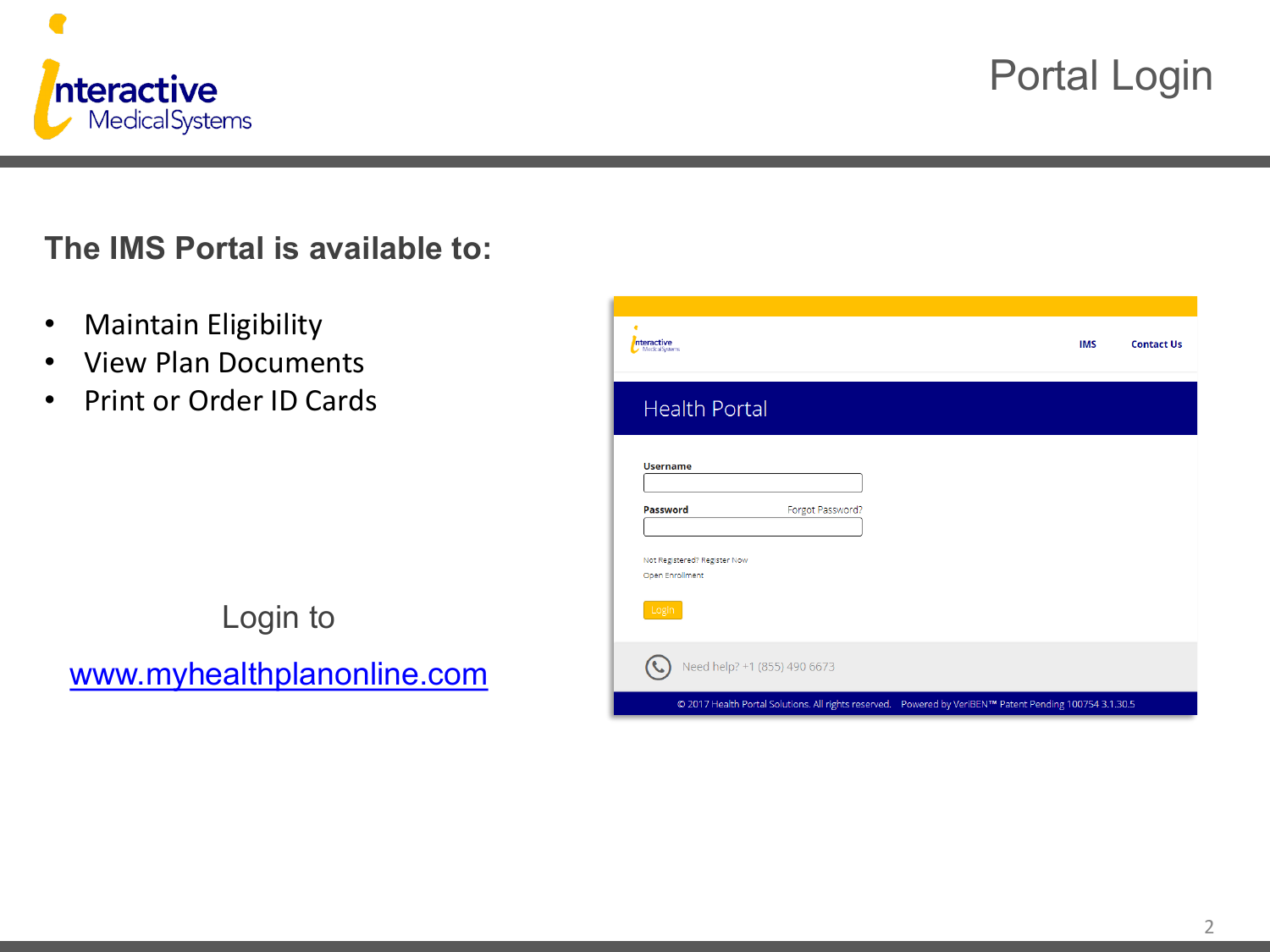

#### Employer Portal

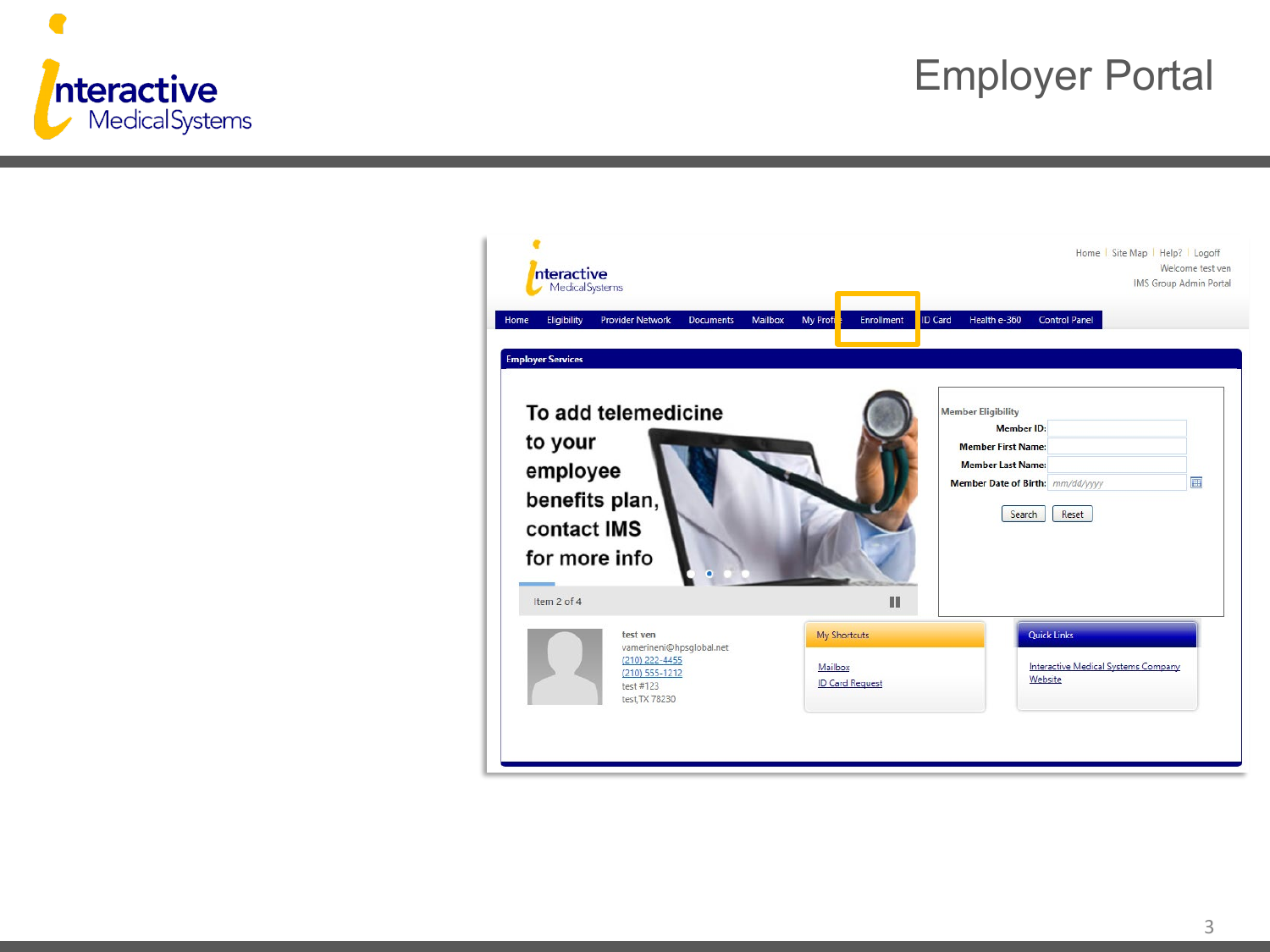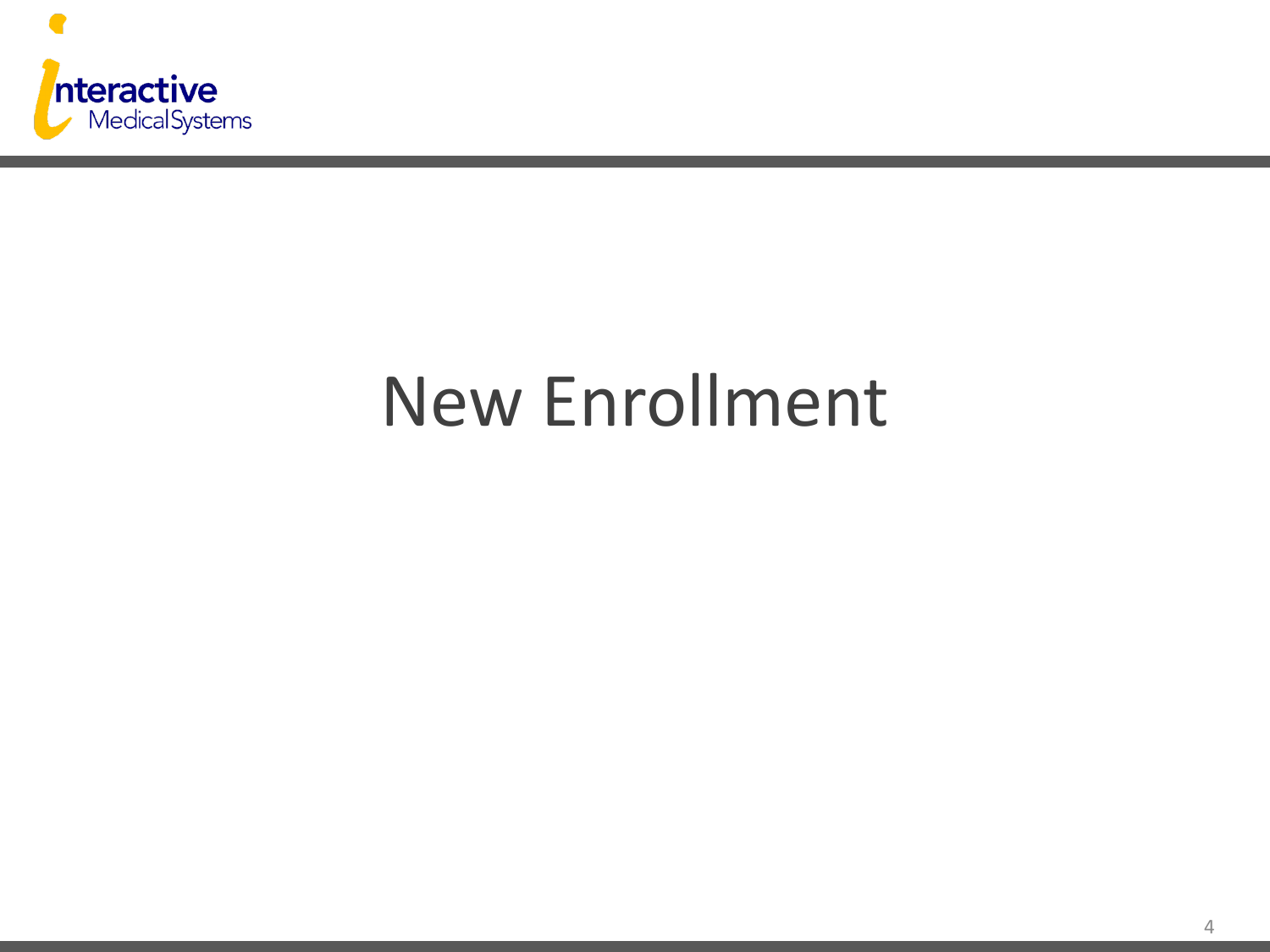

Click the "Enrollment" tab to get started.

**Plan Year**

From the Enrollment Page, select the only plan year listed and click "Start ".

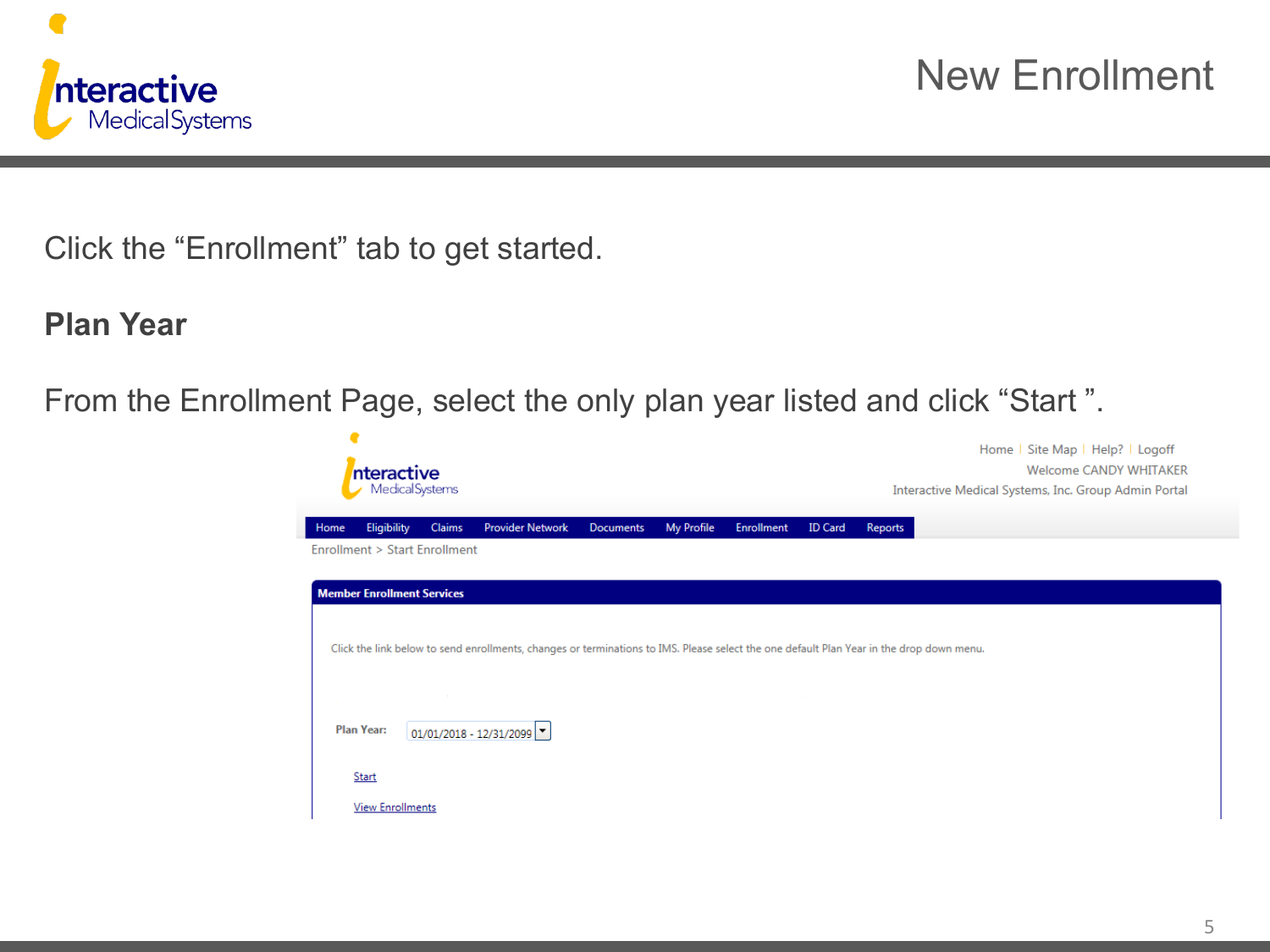

#### **Enrollment Reason**

Select a Reason and select "Continue"

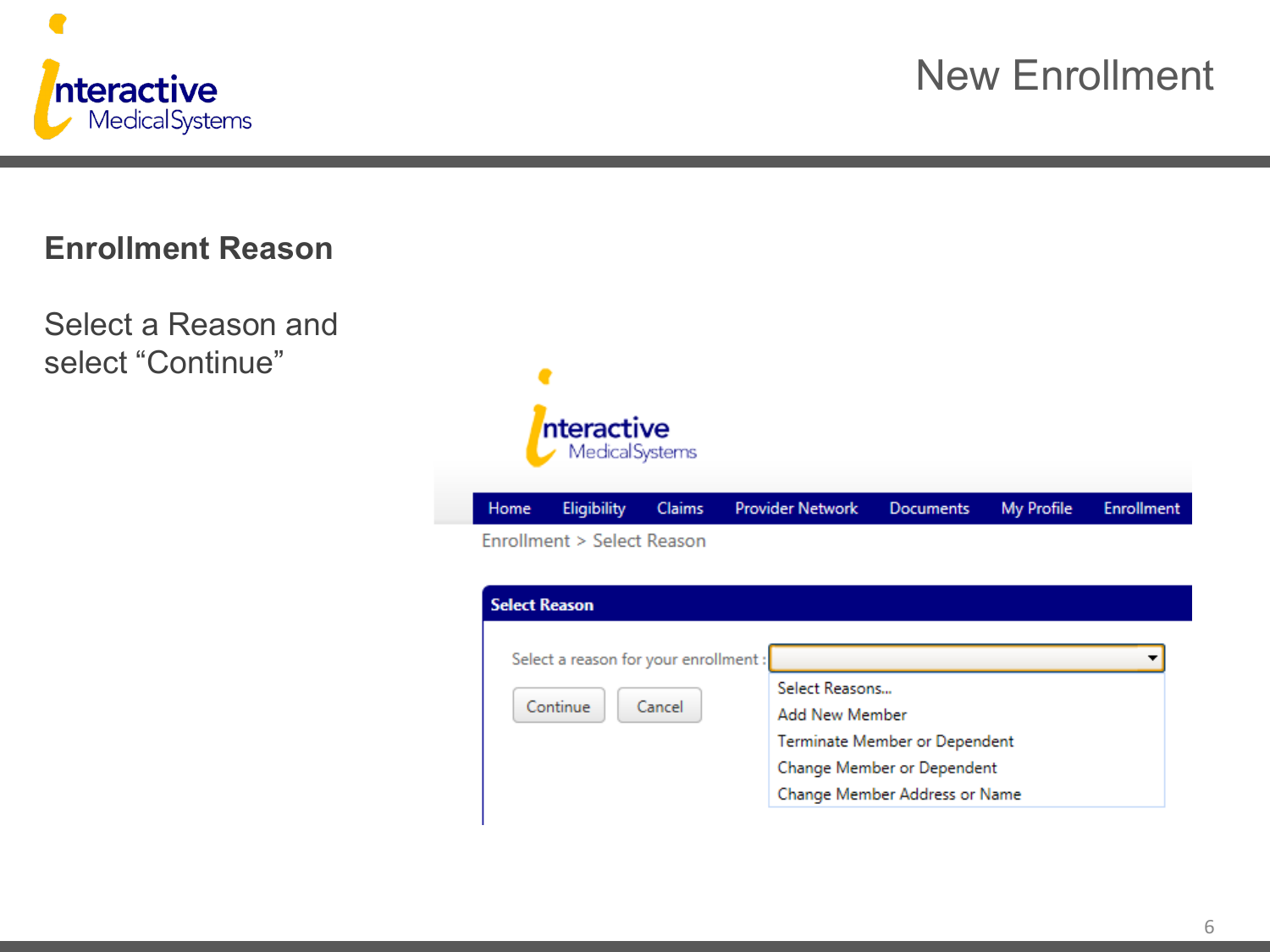

#### **Member Information**

Complete the online enrollment form with the employee information.

Then click "Continue".

Enrollment > Member Information

| <b>Member Information</b> |                              |             |
|---------------------------|------------------------------|-------------|
| $*$ = Required            |                              |             |
| * Social Security Number: | 1111111111                   | (123456789) |
| * Last Name:              | O'honey                      |             |
| * First Name:             | Bit                          |             |
| Middle Initial:           |                              |             |
| Address                   | <b>Outside United States</b> |             |
| * Address1:               | 123 Butterscotch Way         |             |
| Address2:                 |                              |             |
| * City:                   | Hershey                      |             |
| * State:                  | North Carolina               |             |
| * Zip Code:               | 25708                        |             |
| Phone:                    | 555-555-0102                 |             |
| Email:                    |                              |             |
| * Gender:                 | Female                       |             |
| Marital Status:           | Single                       |             |
| * Birth Date:             | 1/1/2000                     | 圃           |
| * Employment Date:        | 10/1/2019                    | 圃           |
| * Effective Date:         | 11/1/2019                    | 圃           |
| Division:                 |                              |             |
| * Enrollment Reason:      | New Hire                     |             |
| Note1:                    |                              |             |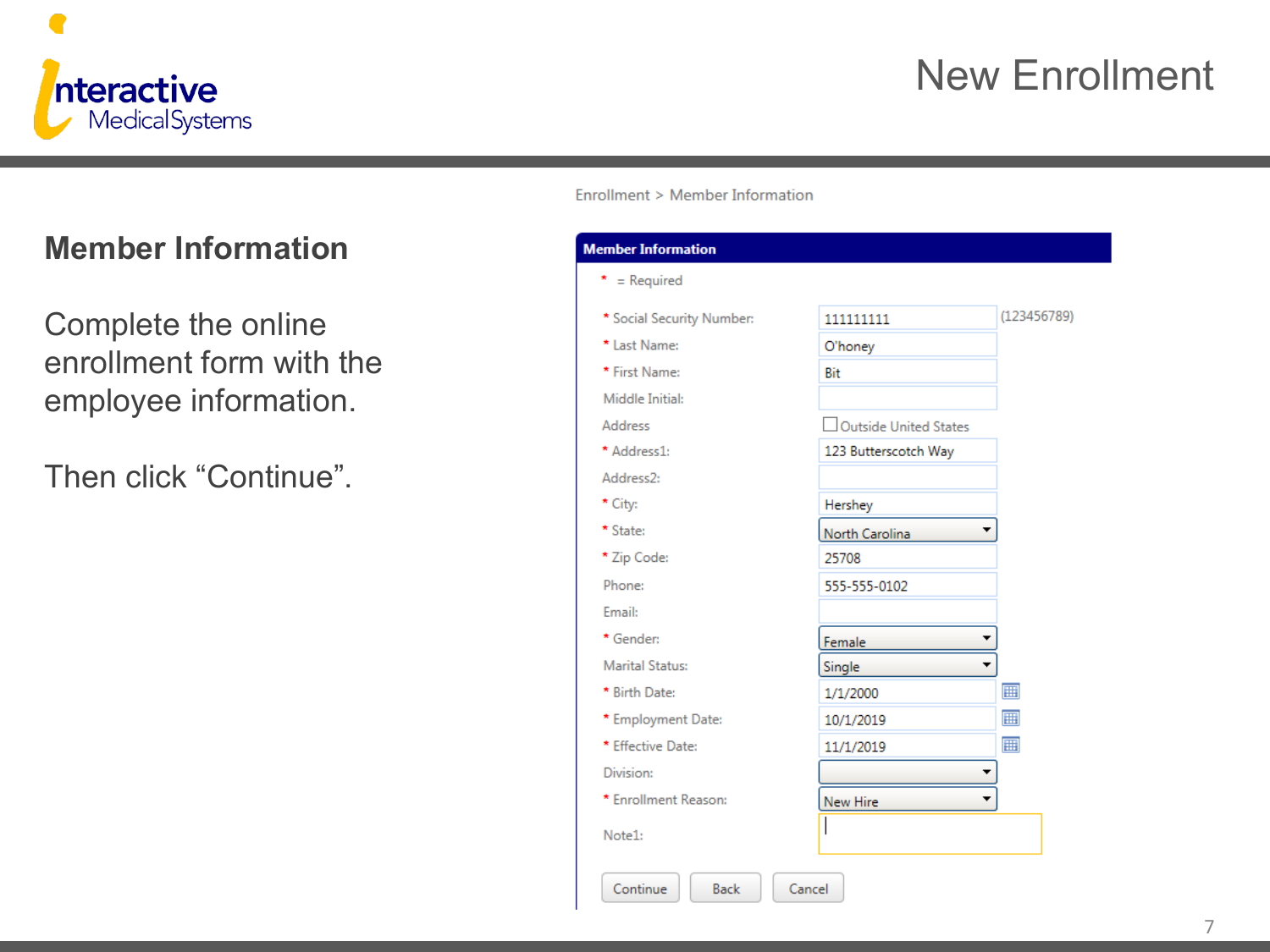

#### **Add Dependents**

To add dependents, click the "Add" button and fill out the dependent details. This should be done for each dependent. Otherwise, select "Continue"

| nteractive                                                                             |                         |                                                        |                |                            |                   |                      |
|----------------------------------------------------------------------------------------|-------------------------|--------------------------------------------------------|----------------|----------------------------|-------------------|----------------------|
| MedicalSystems<br>Eligibility<br>Home<br>Enrollment > Dependents                       | <b>Provider Network</b> | <b>Documents</b>                                       | <b>Mailbox</b> | My Profile                 | <b>Enrollment</b> |                      |
| <b>Add/Edit Dependent</b><br>No Dependants were found<br>If you wish to add dependents |                         | <b>Add a Dependent</b><br>$*$ = Required               |                |                            |                   |                      |
| If you do not wish to edit or a<br>Continue                                            | Add                     | Social Security Number:<br>* Last Name:                |                | 777777777<br>Washington    |                   | (123456789)          |
|                                                                                        |                         | * First Name:<br>* Relationship:<br>* Gender:          |                | Martha<br>Spouse<br>Female |                   | $\blacktriangledown$ |
|                                                                                        |                         | * Birth Date:<br>* Effective Date:                     |                | 2/1/1976<br>7/31/2017      |                   | ⊞<br>圃               |
|                                                                                        |                         | Home Phone:<br>Disabled?:<br>Currently have Medicare?: |                | <b>No</b><br><b>No</b>     |                   | <b>v</b>             |
|                                                                                        |                         | Continue<br><b>Back</b>                                |                | Attach Documents           |                   |                      |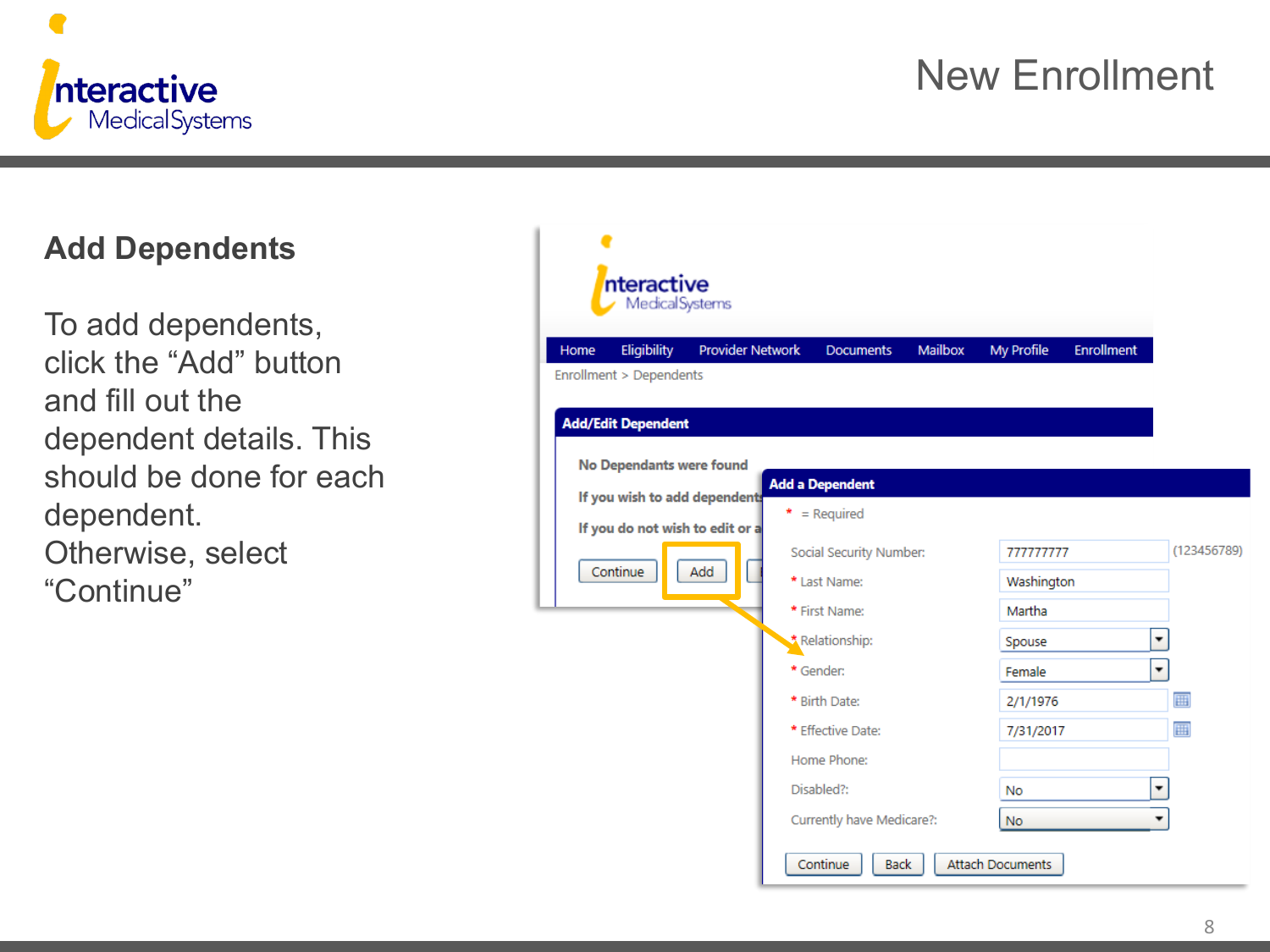

Enrollment

**ID** Card

#### **Add Dependents**

Once dependents have been added, click "Continue".

| 110111C | <b>Linghomey</b>              | <b>Cialitis</b>  | <b>FIGVIDED INCONDITY</b> DOCUMENTS INTERFERING |             | <b>LINOMINGHL</b> | TD Cara |
|---------|-------------------------------|------------------|-------------------------------------------------|-------------|-------------------|---------|
|         | Enrollment > Dependents       |                  |                                                 |             |                   |         |
|         | <b>Add/Edit Dependent</b>     |                  |                                                 |             |                   |         |
|         | Edit                          | <b>Terminate</b> |                                                 |             |                   |         |
|         | <b>Social Security Number</b> |                  |                                                 | : 111111111 |                   |         |
|         | <b>Last Name</b>              |                  |                                                 | : O'Henry   |                   |         |
|         | <b>First Name</b>             |                  |                                                 | : Chuckles  |                   |         |
|         | <b>Relationship</b>           |                  |                                                 | : Spouse    |                   |         |
|         | Gender                        |                  |                                                 | : Male      |                   |         |
|         | <b>Birth Date</b>             |                  |                                                 | :1/1/2000   |                   |         |
|         | <b>Effective Date</b>         |                  |                                                 | :11/1/2019  |                   |         |
|         | <b>Phone</b>                  |                  |                                                 |             |                   |         |

Documents

My Drofile

If you do not wish to edit or add any dependents, please click "Continue".

**Drovider Network** 



**Elimibilit** 

Cla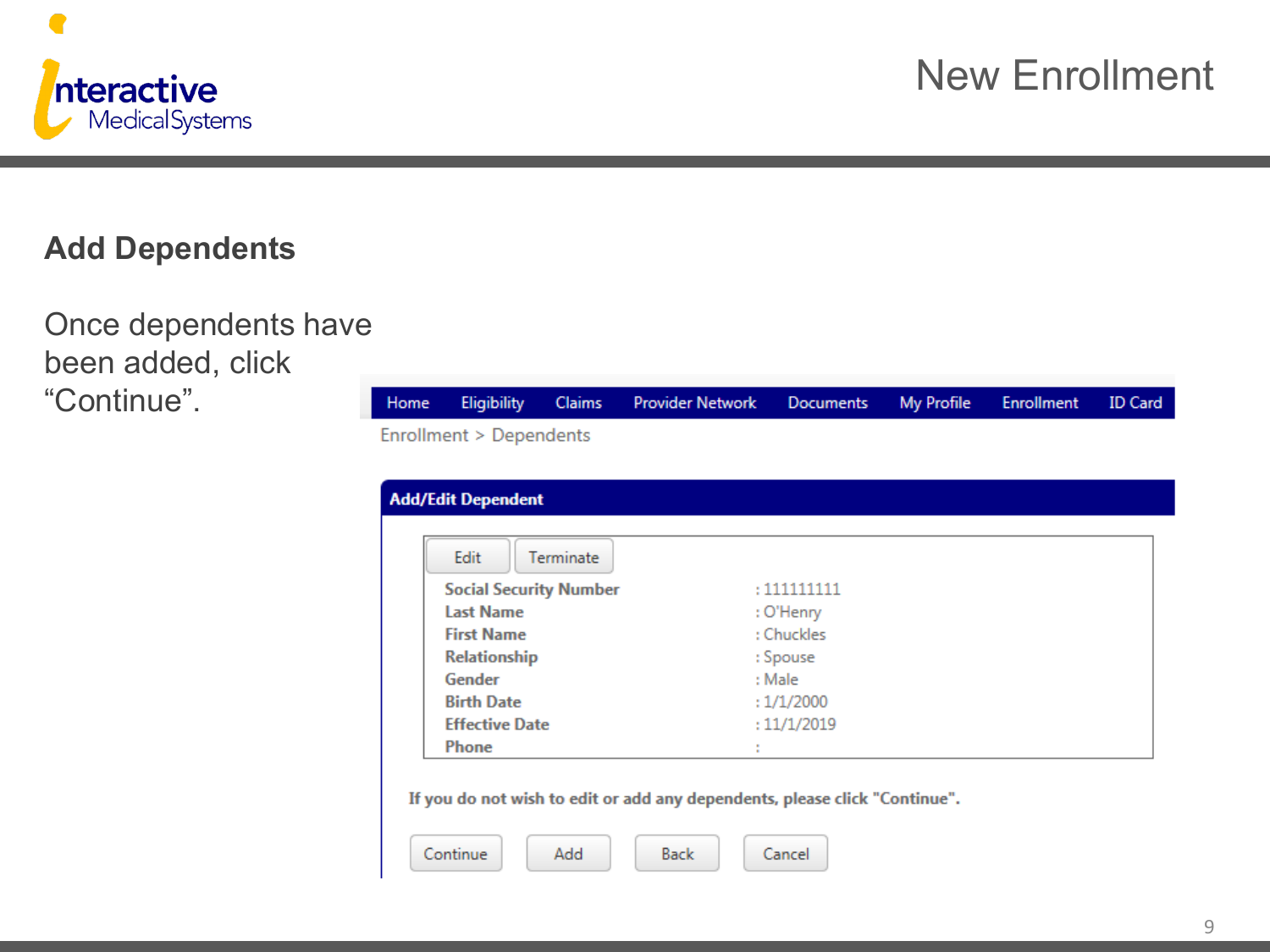

#### **Select Coverage**

Select the desired coverage and effective date.

| Home | <b>Eligibility</b>               | <b>Claims</b> | <b>Provider Network</b>                             | <b>Documents</b> | My Profile | <b>Enrollment</b>      | <b>ID Card</b> |
|------|----------------------------------|---------------|-----------------------------------------------------|------------------|------------|------------------------|----------------|
|      | Enrollment > Select Coverage     |               |                                                     |                  |            |                        |                |
|      |                                  |               |                                                     |                  |            |                        |                |
|      | <b>Select Coverage</b>           |               |                                                     |                  |            |                        |                |
|      |                                  |               |                                                     |                  |            | <b>IMS Dental Plan</b> |                |
|      | <b>Dental Plan</b>               |               |                                                     |                  |            |                        |                |
|      | $\bigcirc$ Employee Only         |               |                                                     |                  |            |                        |                |
|      | C Employee + Spouse              |               |                                                     |                  |            |                        |                |
|      | Active                           |               | Bit O'honey (MEMBER) Effective Date: 11/1/2019      |                  |            |                        | 圃              |
|      | Active                           | ▼             | Chuckles O'Henry (Spouse) Effective Date: 11/1/2019 |                  |            |                        | 圃              |
|      | O Employee + Children            |               |                                                     |                  |            |                        |                |
|      | $\bigcirc$ Family                |               |                                                     |                  |            |                        |                |
|      | $\bigcirc$ Waive IMS Dental Plan |               |                                                     |                  |            |                        |                |
|      | Continue                         | <b>Back</b>   | Cancel                                              |                  |            |                        |                |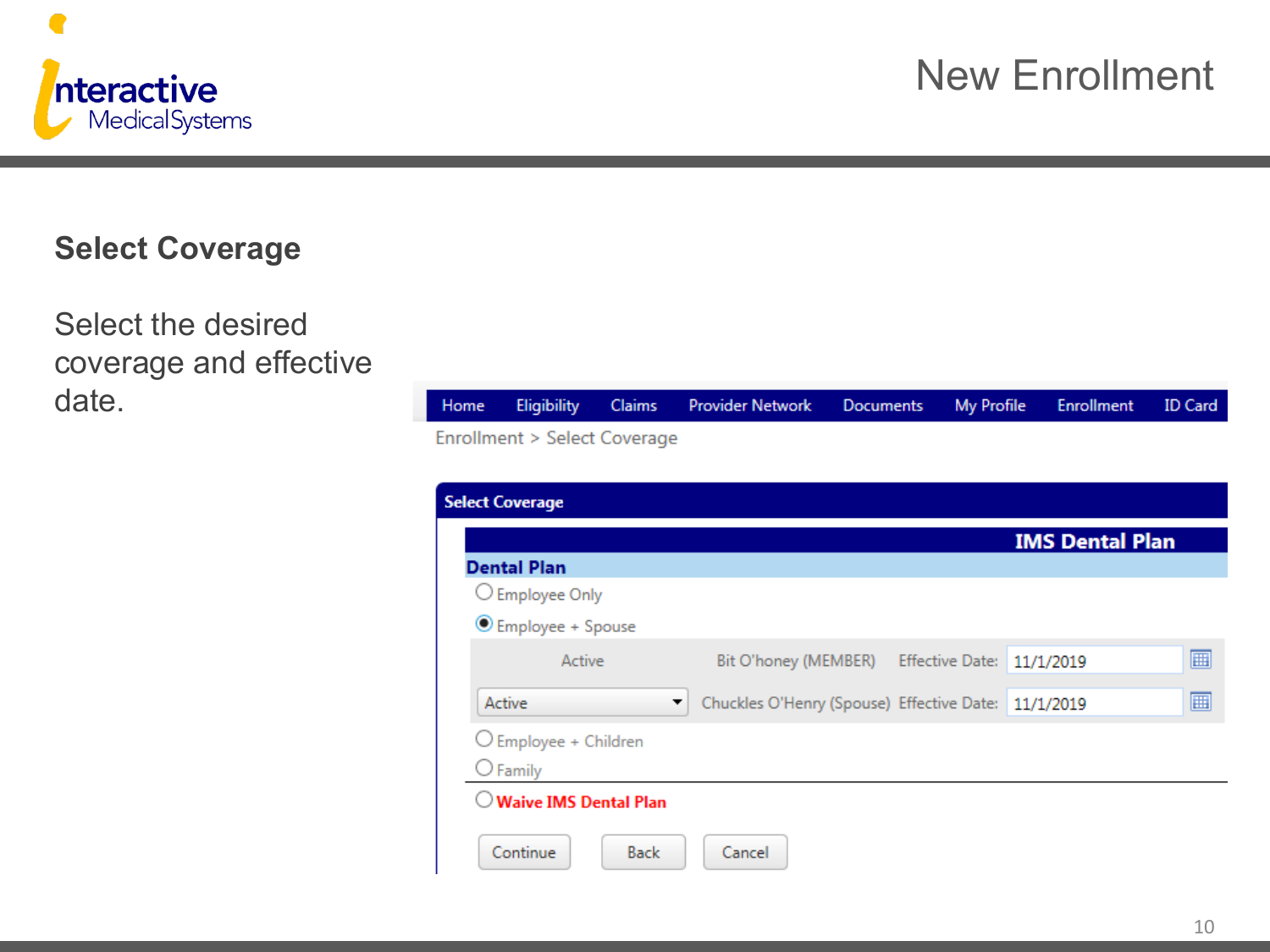



nteractive

MedicalSystems

Do a final review of the enrollee details, coverage selections, and agreement.

You can go back and make edits.

When finished, click "Finalize".

| nteractive<br><b>Medical Systems</b>                                                                                                                                                                                                                                                                                                                                                                                                                                                                                                                                                                                                                       | Vision: Vision Premier Plan Employee and Family<br>George Washington (MEMBER) Effective Date: 07/31/2017<br>Martha Washington (Spouse) Effective Date: 07/31/2017                                                                                                                                                                                                                                                                                                                                                                                                                                                                                                                                                                                                                                                                                                                                                                                                                                                                                                                                                                                                                                                                                                                                                                  |                                                                                                                                                                                             |    |
|------------------------------------------------------------------------------------------------------------------------------------------------------------------------------------------------------------------------------------------------------------------------------------------------------------------------------------------------------------------------------------------------------------------------------------------------------------------------------------------------------------------------------------------------------------------------------------------------------------------------------------------------------------|------------------------------------------------------------------------------------------------------------------------------------------------------------------------------------------------------------------------------------------------------------------------------------------------------------------------------------------------------------------------------------------------------------------------------------------------------------------------------------------------------------------------------------------------------------------------------------------------------------------------------------------------------------------------------------------------------------------------------------------------------------------------------------------------------------------------------------------------------------------------------------------------------------------------------------------------------------------------------------------------------------------------------------------------------------------------------------------------------------------------------------------------------------------------------------------------------------------------------------------------------------------------------------------------------------------------------------|---------------------------------------------------------------------------------------------------------------------------------------------------------------------------------------------|----|
| Eligibility<br><b>Provider Networ</b><br>Home                                                                                                                                                                                                                                                                                                                                                                                                                                                                                                                                                                                                              | John Washington (Child) Effective Date: 07/31/2017                                                                                                                                                                                                                                                                                                                                                                                                                                                                                                                                                                                                                                                                                                                                                                                                                                                                                                                                                                                                                                                                                                                                                                                                                                                                                 |                                                                                                                                                                                             |    |
| Enrollment > Enrollment Review                                                                                                                                                                                                                                                                                                                                                                                                                                                                                                                                                                                                                             |                                                                                                                                                                                                                                                                                                                                                                                                                                                                                                                                                                                                                                                                                                                                                                                                                                                                                                                                                                                                                                                                                                                                                                                                                                                                                                                                    |                                                                                                                                                                                             |    |
| <b>Enrollment Review</b><br>Please review your enrollment. Clic<br><b>Member Information</b><br><b>Social Security Number</b><br><b>Last Name</b><br><b>First Name</b><br><b>Middle Initial</b><br><b>Address</b><br>Address1<br>Address <sub>2</sub><br>City<br><b>Zip Code</b><br><b>State</b><br>Gender<br><b>Marital Status</b><br><b>Email</b><br><b>Home Phone</b><br><b>Birth Date</b><br><b>Employment Date</b><br><b>Effective Date</b><br><b>Division</b><br>Note1<br><b>Edit Member Information</b><br><b>Dependents</b><br><b>Dependent 1</b><br><b>Social Security Number</b><br><b>Last Name</b><br><b>First Name</b><br><b>Relationship</b> | <b>Totals for Benefits:</b><br>Total Pre-Tax = $$0.00$<br>Total Post-Tax = \$0.00<br>Your Total Payroll Deduction=\$0.00<br><b>OtherCoverage</b><br><b>Group Health Plan Name</b><br><b>Primary Insured</b><br><b>Policy Number</b><br><b>Effective Date of Policy</b><br><b>Type of Coverage</b><br>Does the plan cover dependents?<br>Dependents covered under the policy.<br>Medicare/Medicaid or any other federal, state, or<br>governmental agency?<br>Edit Other Coverage<br>Agreement:<br>Read the following agreements and sign below.<br>Payroll Deduction/Pretax Premium/Billing Agreement: I authorize The<br>deduct from my earnings the amount required to cover my share of the prer<br>coverages. If I alget to participate in pretax health/dental/vision/AD&D prem<br>Healthanna. <b>Nutam to raduse</b> a mu tavable income hy an amount equal to<br>$\bigcirc$ I do not at ree $\bigcirc$ I agree<br>Edit<br><b>Delete</b><br>×<br>$\begin{picture}(20,20) \put(0,0){\line(1,0){10}} \put(15,0){\line(1,0){10}} \put(15,0){\line(1,0){10}} \put(15,0){\line(1,0){10}} \put(15,0){\line(1,0){10}} \put(15,0){\line(1,0){10}} \put(15,0){\line(1,0){10}} \put(15,0){\line(1,0){10}} \put(15,0){\line(1,0){10}} \put(15,0){\line(1,0){10}} \put(15,0){\line(1,0){10}} \put(15,0){\line(1$<br>Marriage Certificate | : Presidential Dental<br>: George Washington<br>: 11111<br>: 7/10/2017<br>: Dental<br>: Yes<br>: Martha Washington, John Washingto<br>: No<br><b>Member Documents</b><br><b>Description</b> | Te |
|                                                                                                                                                                                                                                                                                                                                                                                                                                                                                                                                                                                                                                                            | Finalize<br>ack<br><b>Attach Coverage Documents</b>                                                                                                                                                                                                                                                                                                                                                                                                                                                                                                                                                                                                                                                                                                                                                                                                                                                                                                                                                                                                                                                                                                                                                                                                                                                                                |                                                                                                                                                                                             |    |
|                                                                                                                                                                                                                                                                                                                                                                                                                                                                                                                                                                                                                                                            |                                                                                                                                                                                                                                                                                                                                                                                                                                                                                                                                                                                                                                                                                                                                                                                                                                                                                                                                                                                                                                                                                                                                                                                                                                                                                                                                    |                                                                                                                                                                                             |    |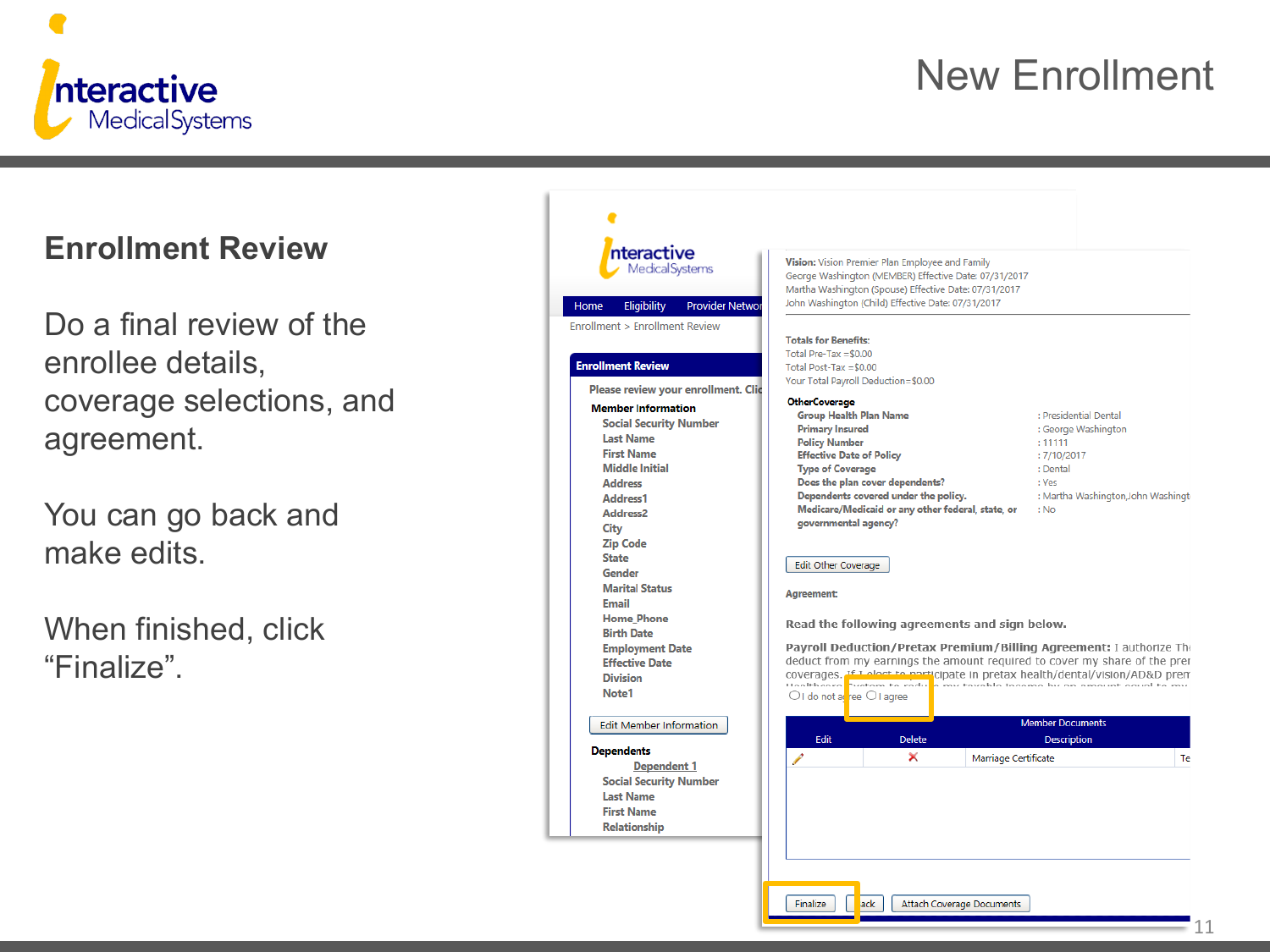

#### **Print Enrollment**

The enrollment has now been submitted to IMS for review. IMS reviews every enrollment and will contact you with questions. You can print a copy of the enrollment application for your records.

|      | nteractive<br><b>Medical Systems</b>                                                   |                                                                                                         |                  |         |                   |                   |                |
|------|----------------------------------------------------------------------------------------|---------------------------------------------------------------------------------------------------------|------------------|---------|-------------------|-------------------|----------------|
| Home | Eligibility                                                                            | <b>Provider Network</b>                                                                                 | <b>Documents</b> | Mailbox | <b>My Profile</b> | <b>Enrollment</b> | <b>ID Card</b> |
|      | Enrollment > Confirmation Page<br><b>Continnation Page</b><br>Print a Copy<br>Continue | Thank you for submitting your enrollment.<br>Your enrollment has been received and is pending approval. |                  |         |                   |                   |                |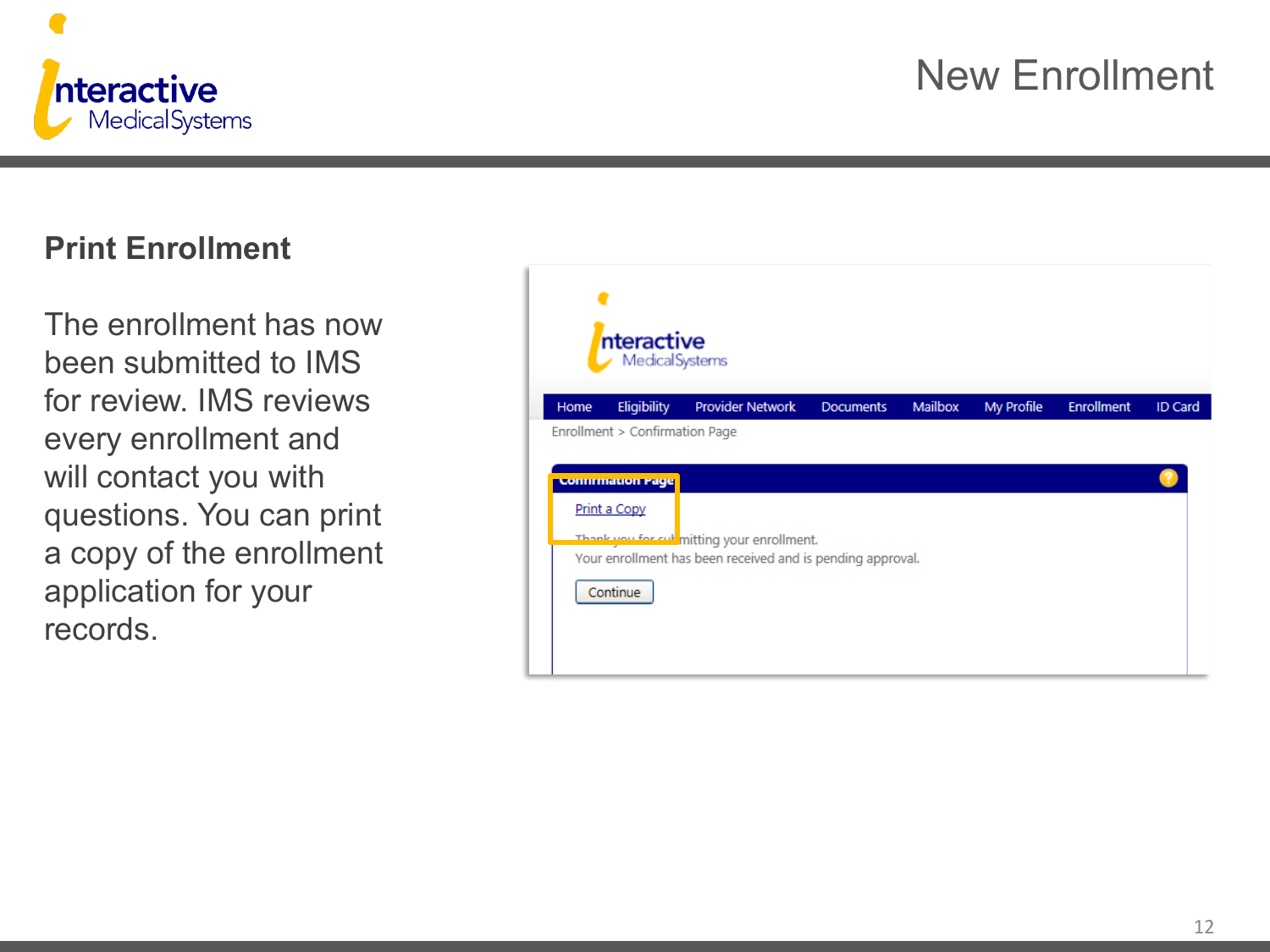

#### **Enrollment Status**

| To check the status of a |                                                                                                                                          |                         |                                |                   |                |         |                                                                                                                           |  |
|--------------------------|------------------------------------------------------------------------------------------------------------------------------------------|-------------------------|--------------------------------|-------------------|----------------|---------|---------------------------------------------------------------------------------------------------------------------------|--|
| submitted enrollment,    |                                                                                                                                          |                         |                                |                   |                |         |                                                                                                                           |  |
| go to the Enrollment     |                                                                                                                                          |                         |                                |                   |                |         |                                                                                                                           |  |
| Page and click "View     |                                                                                                                                          |                         |                                |                   |                |         |                                                                                                                           |  |
| Enrollments"             | nteractive<br><b>Medical Systems</b>                                                                                                     |                         |                                |                   |                |         | Home   Site Map   Help?   Logoff<br><b>Welcome CANDY WHITAKER</b><br>Interactive Medical Systems, Inc. Group Admin Portal |  |
|                          | Eligibility<br>Claims<br><b>Home</b><br>Enrollment > Start Enrollment                                                                    | <b>Provider Network</b> | My Profile<br><b>Documents</b> | <b>Enrollment</b> | <b>ID Card</b> | Reports |                                                                                                                           |  |
|                          |                                                                                                                                          |                         |                                |                   |                |         |                                                                                                                           |  |
|                          | <b>Member Enrollment Services</b>                                                                                                        |                         |                                |                   |                |         |                                                                                                                           |  |
|                          | Click the link below to send enrollments, changes or terminations to IMS. Please select the one default Plan Year in the drop down menu. |                         |                                |                   |                |         |                                                                                                                           |  |
|                          |                                                                                                                                          |                         |                                |                   |                |         |                                                                                                                           |  |
|                          | <b>Plan Year:</b>                                                                                                                        | 01/01/2018 - 12/31/2099 |                                |                   |                |         |                                                                                                                           |  |

Start

**View Enrollments**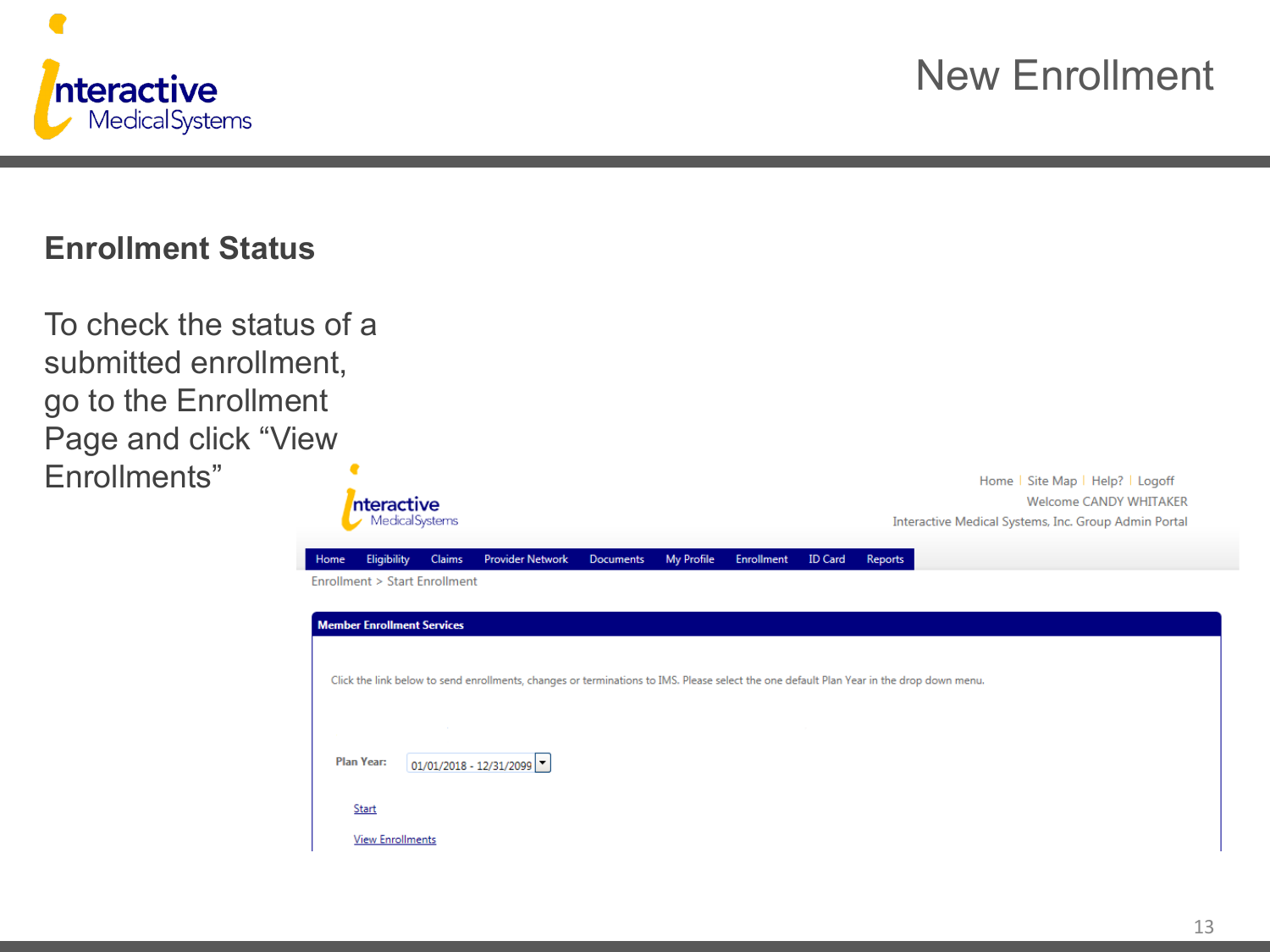

# Change /Terminate Enrollment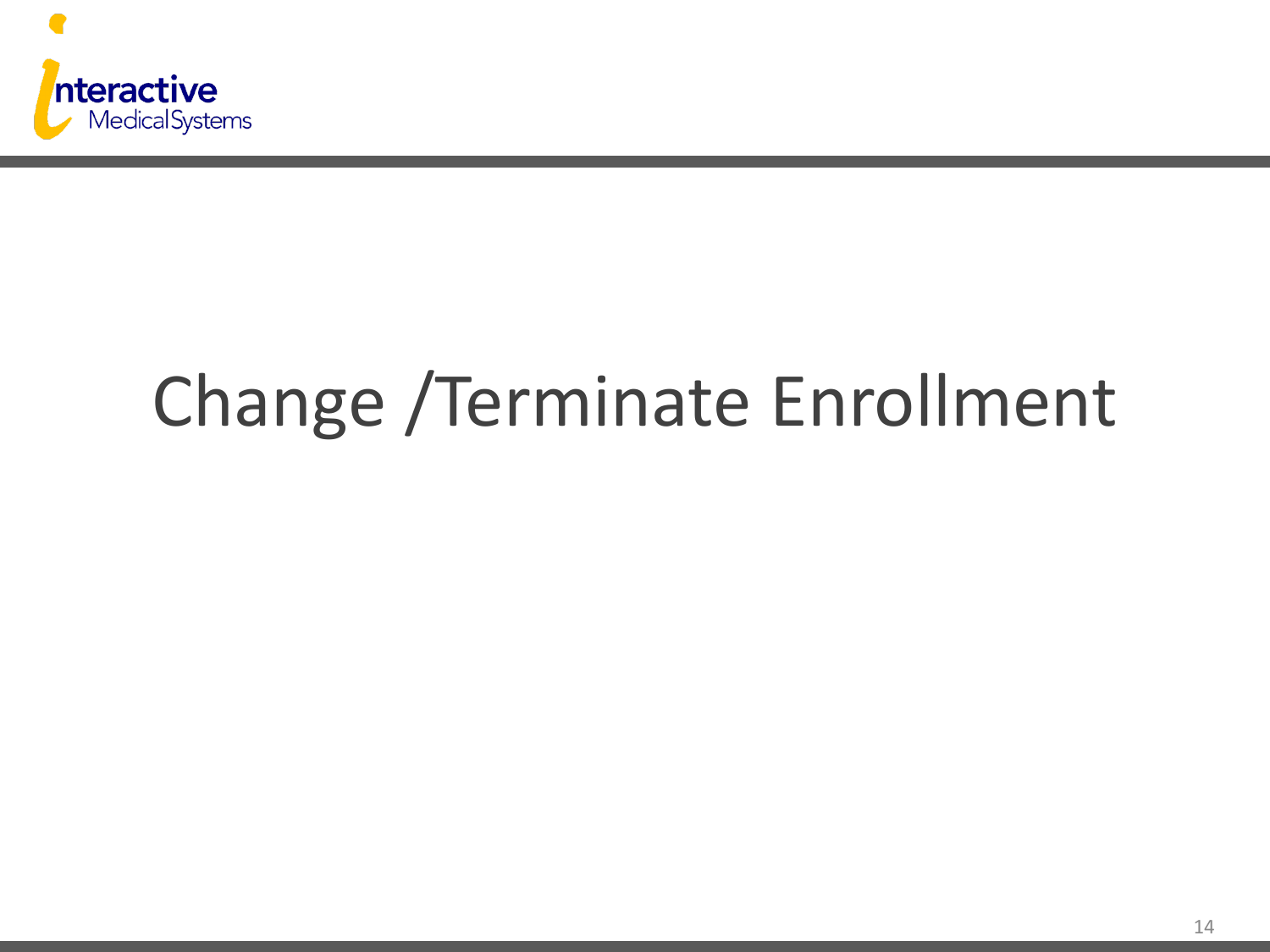

Click the "Enrollment" tab to get started.

**Plan Year**

From the Enrollment Page, select the only plan year listed and click "Start ".

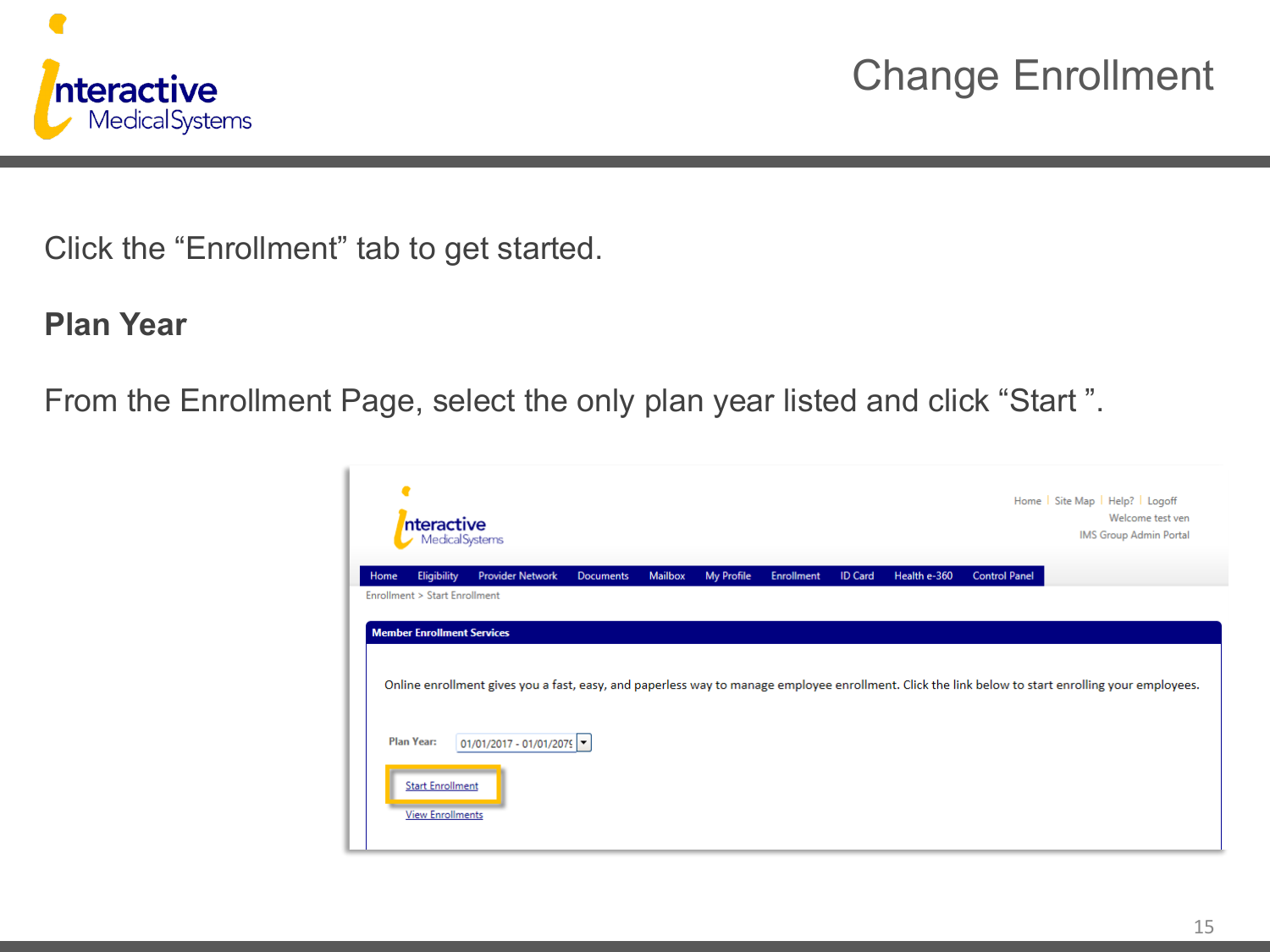

#### **Enrollment Reason**

Select the reason that best matches the change and continue to the next page.

| Select a reason for your enrollment: |                                             |
|--------------------------------------|---------------------------------------------|
|                                      | Select Reasons                              |
| Cancel<br>Continue                   | Add New Member                              |
|                                      | Terminate Member (Including Dependents)     |
|                                      | Other Change(s) Member or Dependent         |
|                                      | Change Member Address or Name               |
|                                      | Terminate Dependent(s) Only                 |
|                                      | Add Dependent to Existing Member's Coverage |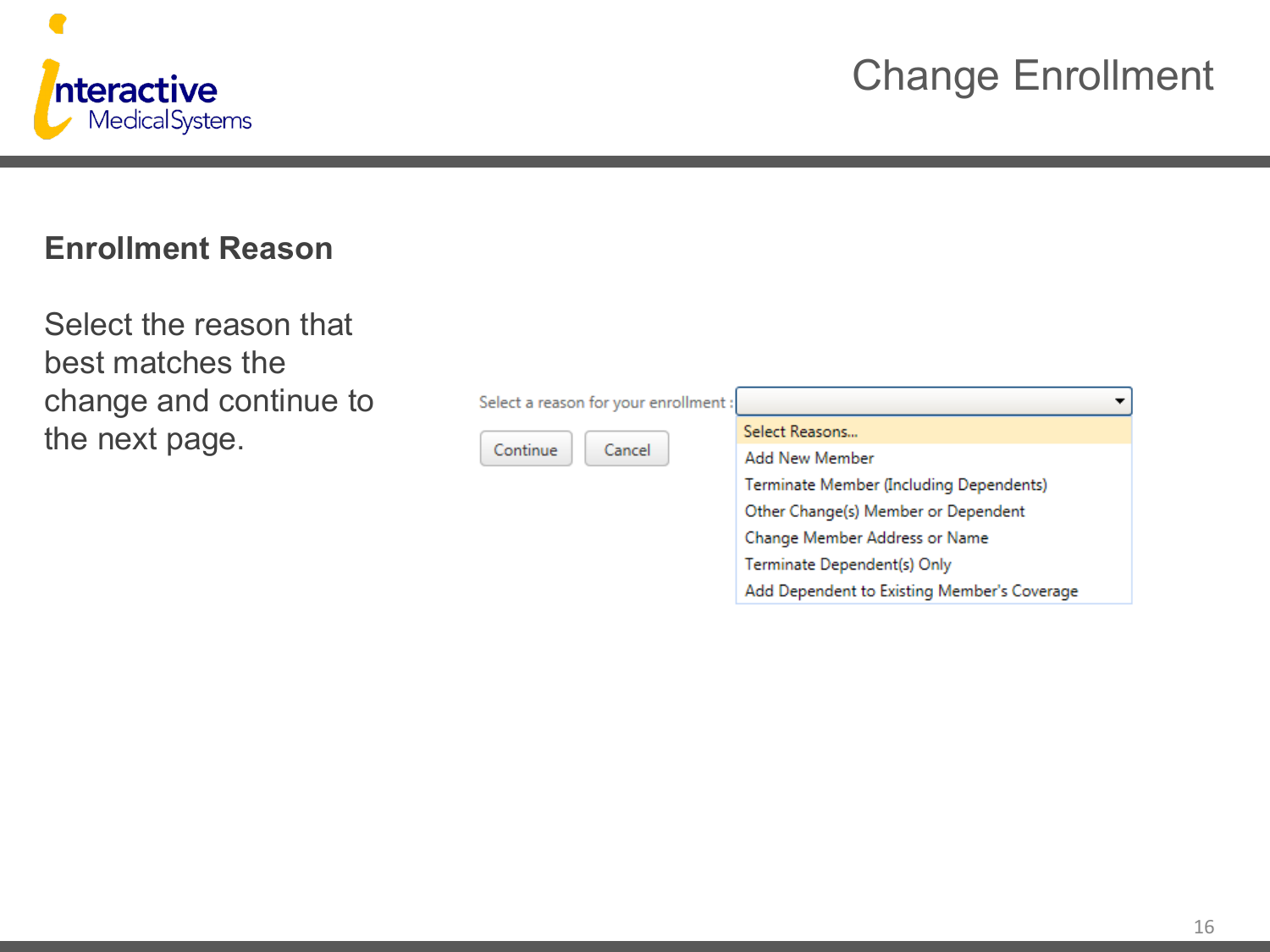

#### **Member Search**

Search for your member and then select from the search results.

|      | nteractive<br>Medical Systems      |                                               |                   |         |                       |                   |
|------|------------------------------------|-----------------------------------------------|-------------------|---------|-----------------------|-------------------|
| Home | Eligibility                        | <b>Provider Network</b>                       | <b>Documents</b>  | Mailbox | My Profile            | <b>Enrollment</b> |
|      |                                    | Enrollment > Start Enrollment > Member Search |                   |         |                       |                   |
|      | <b>Member Search</b><br>Member ID: |                                               |                   |         |                       |                   |
|      | First Name:                        |                                               |                   |         |                       |                   |
|      | Last Name:                         | Washington                                    |                   |         |                       |                   |
|      | <b>Birth Date:</b>                 | mm/dd/yyyy                                    | 團                 |         |                       |                   |
|      | <b>Search</b>                      | Cancel                                        |                   |         |                       |                   |
|      | <b>Last Name</b>                   |                                               | <b>First Name</b> |         | <b>Effective Date</b> | <b>Term</b>       |
|      | <b>WASHINGTON</b>                  | <b>GEORGE</b>                                 |                   |         |                       |                   |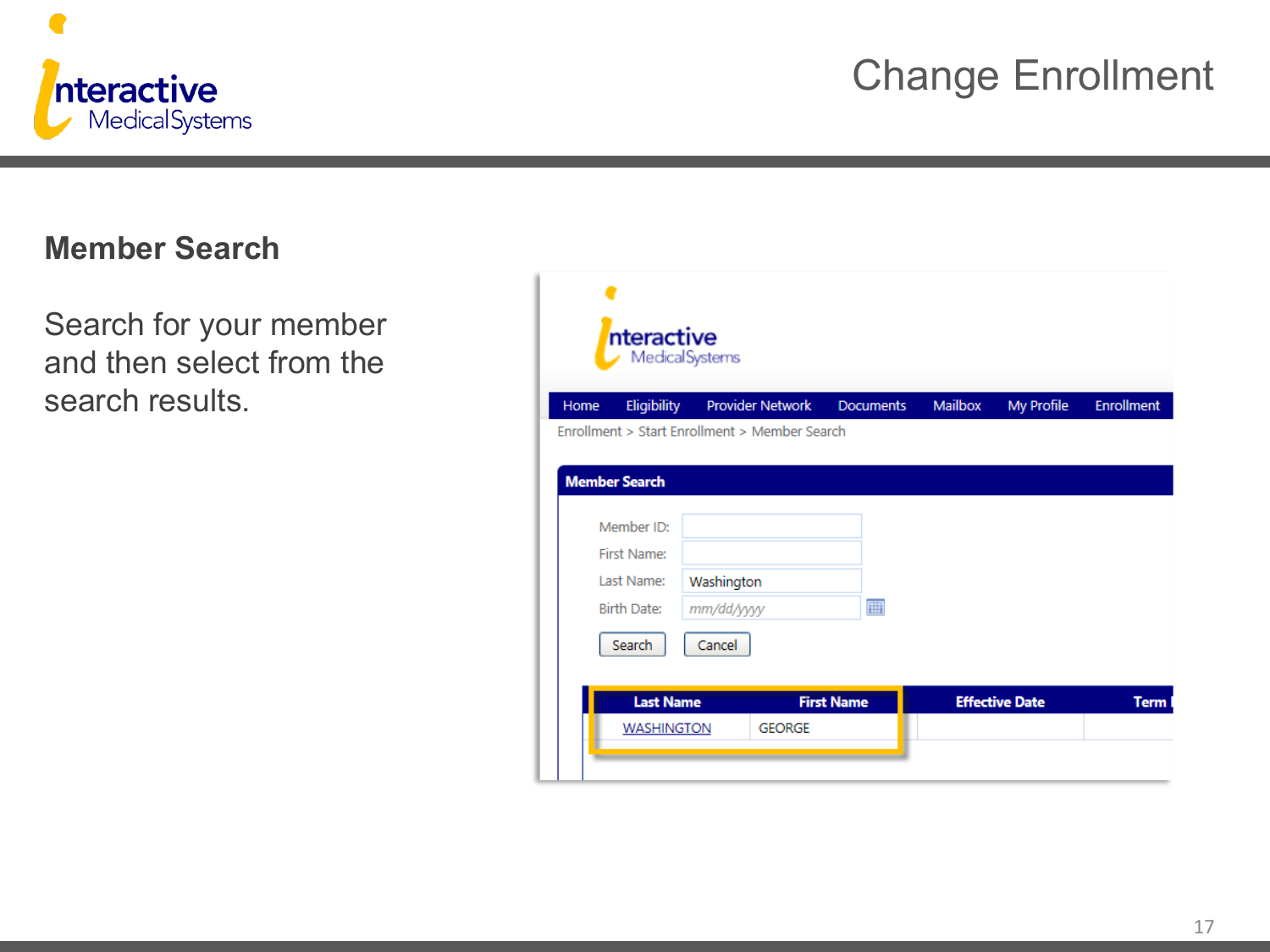

#### **Member Information**

Make any necessary changes on the enrollment form, click "Continue", and follow through the applicable steps.

| Eligibility<br>Provider Network<br>Home |           | <b>Documents</b>      | <b>Mailbox</b> | My Profile  | <b>Enrollment</b> |
|-----------------------------------------|-----------|-----------------------|----------------|-------------|-------------------|
| Enrollment > Member Information         |           |                       |                |             |                   |
| <b>Member Information</b>               |           |                       |                |             |                   |
| $*$ = Required                          |           |                       |                |             |                   |
| * Social Security Number:               |           | 888888886             |                | (123456789) |                   |
| * Last Name:                            |           | <b>WASHINGTON</b>     |                |             |                   |
| * First Name:                           |           | <b>GEORGE</b>         |                |             |                   |
| Middle Initial:                         |           |                       |                |             |                   |
| Gender:                                 | Male      |                       | ▼              |             |                   |
| <b>Birth Date:</b>                      |           | 7/4/1954              |                | 圖           |                   |
| <b>Employment Date:</b>                 |           | mm/dd/yyyy            |                | 前           |                   |
| <b>Address</b>                          |           | Outside United States |                |             |                   |
| * Address1:                             |           | 100 PRESIDENTS AVE    |                |             |                   |
| Address2:                               |           |                       |                |             |                   |
| * City:                                 |           | <b>WASHINGTON</b>     |                |             |                   |
| * State:                                | <b>DC</b> |                       | ▼              |             |                   |
| * Zip Code:                             | 20011     |                       |                |             |                   |
| <b>Marital Status:</b>                  |           | Select Marital Status |                |             |                   |
| Home Phone:                             |           |                       |                |             |                   |
| <b>Effective Date:</b>                  |           | 1/1/2006              |                | ⊞           |                   |
| <b>Division:</b>                        |           | Select Divisions      |                |             |                   |
| Email:                                  |           |                       |                |             |                   |
| * Status Effective Date:                |           | 7/31/2017             |                | 冊           |                   |
| Marriage Date:                          |           | mm/dd/yyyy            | 圃              |             |                   |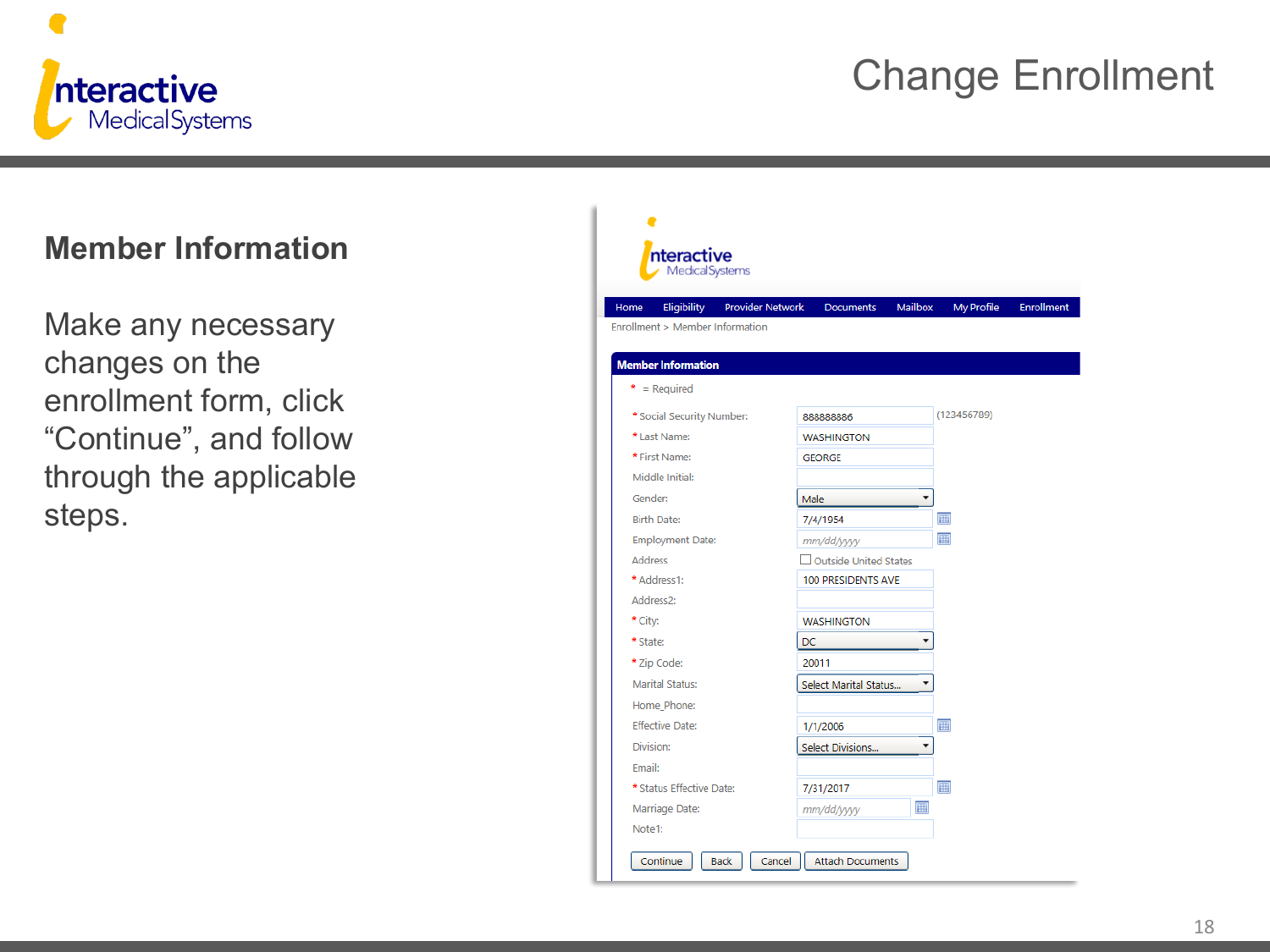

#### **Enrollment Review**

#### Do a final review.

You can go back and make edits or attach more documents.

When finished, click "Finalize".

You can print a copy of the enrollment application for your records.

|                                                                                                                                                                                                        | nteractive<br><b>Medical Systems</b>                                                                                                                                                                                                                                                                                                                                                                                                                                                        |
|--------------------------------------------------------------------------------------------------------------------------------------------------------------------------------------------------------|---------------------------------------------------------------------------------------------------------------------------------------------------------------------------------------------------------------------------------------------------------------------------------------------------------------------------------------------------------------------------------------------------------------------------------------------------------------------------------------------|
| Eligibility<br>Home<br>Enrollment > Enrollment Review<br><b>Enrollment Review</b>                                                                                                                      | <b>Enrollment</b><br><b>Provider Network</b><br><b>Documents</b><br><b>Mailbox</b><br>My Profile<br>ID<br>Please review your enrollment. Click Edit buttons to make changes and then click "Continue"                                                                                                                                                                                                                                                                                       |
| <b>Member Information</b><br><b>Last Name</b><br><b>First Name</b><br><b>Middle Initial</b><br><b>Address</b><br>Address1<br>Address <sub>2</sub><br>City<br><b>Zip Code</b><br><b>State</b><br>Gender | <b>Social Security Number</b><br>: 888888888<br>: Washington<br>: George<br>: 3200 Mount Vernon Memorial Highway<br>Edit Coverage Information<br>Medical: Medical Premier Plan Employee + Spouse<br>GEORGE WASHINGTON (MEMBER) Effective Date: 07/31/2017<br>MARTHA WASHINGTON (Spouse) Effective Date: 07/31/2017                                                                                                                                                                          |
| <b>Marital</b> S<br><b>Email</b><br><b>Home PI</b><br><b>Birth Dat</b><br><b>Employn</b><br><b>Effective</b><br><b>Division</b><br>Note1<br><b>Edit Mem</b>                                            | <b>Vision: Waived</b><br><b>Totals for Benefits:</b><br>Total Pre-Tax = $$0.00$<br>Total Post-Tax = $$0.00$<br>Your Total Payroll Deduction=\$0.00<br>Agreement:                                                                                                                                                                                                                                                                                                                            |
| <b>Dependent</b><br>De<br><b>Social Se</b><br><b>Last Nan</b><br><b>First Nan</b><br><b>Relations</b>                                                                                                  | Read the following agreements and sign below.<br>Payroll Deduction/Pretax Premium/Billing Agreement: I authorize The Healthcare System to<br>deduct from my earnings the amount required to cover my share of the premiums for these<br>coverages. <b>Malgebet the properties</b> cipate in pretax health/dental/vision/AD&D premiums, I authorize the<br>Hoolthones. <b>Tustam to radurative muchanismonal</b> human humanism aqual to mu<br>$\bigcirc$ I do not at ree $\bigcirc$ I agree |
|                                                                                                                                                                                                        | <b>Finalize</b><br>ack<br><b>Attach Coverage Documents</b>                                                                                                                                                                                                                                                                                                                                                                                                                                  |